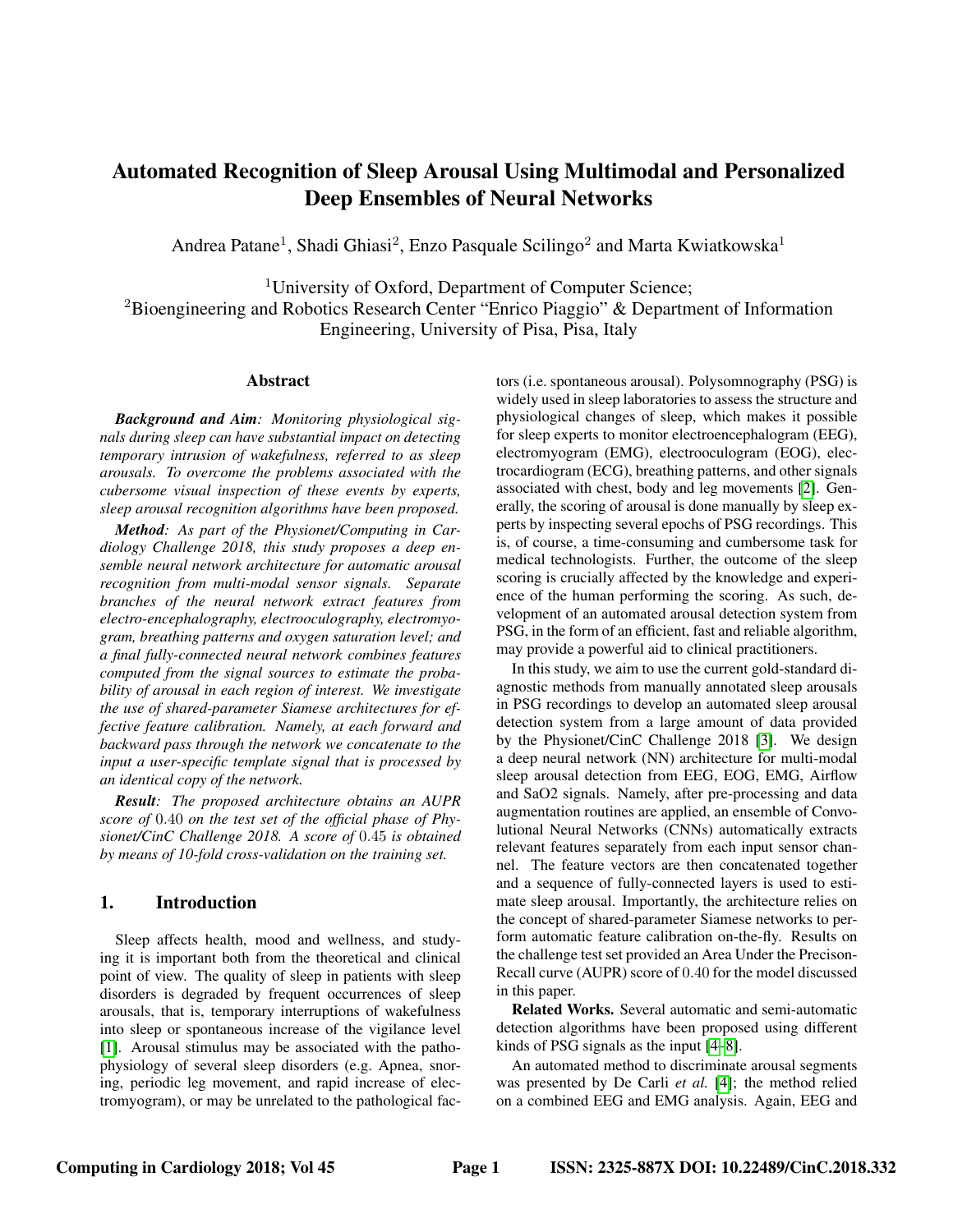EMG, pulse and SaO2 signals were used in a framework based on data mining, which employed a meta-rule extraction to obtain arousal episodes [\[6\]](#page-3-5). Olsen *et al.* [\[5\]](#page-3-6) proposed an autonomic arousal detection method based on feature learning using heart rate variability (HRV) analysis tools. The ECG signal was also used for obstructive sleep Apnea screening employing K-nearest neighbourhood and artificial neural networks as supervised classification algorithms in [\[7\]](#page-3-7). In another study [\[8\]](#page-3-4), a diagnostic sleep Apnea system based on linear discriminant analysis used a combination of features based on heart rate variability analysis and SaO2.

### 2. Materials and Methods

In this section we briefly review the characteristics of the dataset provided by the challenge organisers, as well as the methods employed in our challenge submissions.

## 2.1. Dataset

The dataset provided for the Physionet/CinC challenge 2018 is split into a training and a test set. The training set is composed of 994 PSG recordings (including 6 EEG channels, EOG, 3 EMG channels, respiratory signal, SaO2 and ECG), while 989 recordings comprise the test set. The data was gathered from 1985 subjects who underwent an overnight recording sessions in the Massachusetts General Hospital (MGH).

## 2.2. Arousal annotations

Arousal annotations were provided only for all the samples included in the training set. According to the American Sleep Disorders Association (ASDA), alternations in EEG and EMG activities are the most significant indicators for arousal detection [\[9\]](#page-3-8). Furthermore, the American Academy of Sleep Medicine (AASM) defines the electroencephalographic arousal as an abrupt shift in electroencephalogram frequency, including alpha, theta, and/or frequencies greater than 16 Hz, lasting at least 3 seconds and with at least 10 seconds of previous stable sleep [\[2\]](#page-3-1). Another marker of arousal is related to episodes of arterial oxygen desaturation during room air breathing [\[8\]](#page-3-4). We plot in Figure [1](#page-1-0) an example of 30 seconds of PSG recording with sleep arousal annotation provided in the training set.

# 2.3. Network Architecture

In this section we describe the NN model employed for the challenge, as well as signal pre-processing and input preparation.

Pre-processing. We investigate the use of a pre-processing step only for EEG channels, while the other signals are fed



<span id="page-1-0"></span>Figure 1. Example of a Polysomnography (PSG) recording during 30 seconds of sleep. The first 6 channels indicate EEG recordings, [F3-M2,F4-M1,C3-M2,C4-M1,O1- M2,O2-M1], and the 7th channel is electrooculography (EOG) signal named E1-M2 according to 10-20 standard system of EEG Placement. The rest represent electromyography (EMG), abdomen respiration, chest respiration, airflow, oxygen saturation (SaO2) and the electrocardiography (ECG), respectively. The black line at 15 second represents the onset of arousal according to the annotation provided by the PhysioNet/CinC Challenge 2018.

into the NN directly in the form provided in the dataset. Regarding EEG pre-processing, first we employ a 6th order band pass filter in the  $[0.5 - 45]$  Hz frequency range. Afterwards, we apply an automatic algorithm to remove candidate movement artefacts. Briefly, we compute amplitude distributions for non-overlapping 8 second timewindows of signal. We then recognise movement artifacts as those epochs above the 95th percentile of the amplitude distribution, and accordingly we discard them [\[10\]](#page-3-9).

Windowing. We segment each signal into 30 second time windows with 50% overlap, further sub-sampling all the signals to 50 Hz and standardising them to zero mean and unit standard deviation. At each prediction step the NN processes a full time window at once giving a unique arousal score for the whole window. The results for adjacent overlapping slices of windows are then averaged together.

Data Augmentation. We heavily rely upon data augmentation both at training and testing time. We do this by randomly cropping each time window to a fixed size of 1400 consecutive time samples (i.e. 28 seconds at 50 Hz). This has the effect of reducing the dimensionality of the NN input space (hence reducing the number of weights that need to be learnt), as well as increasing the effective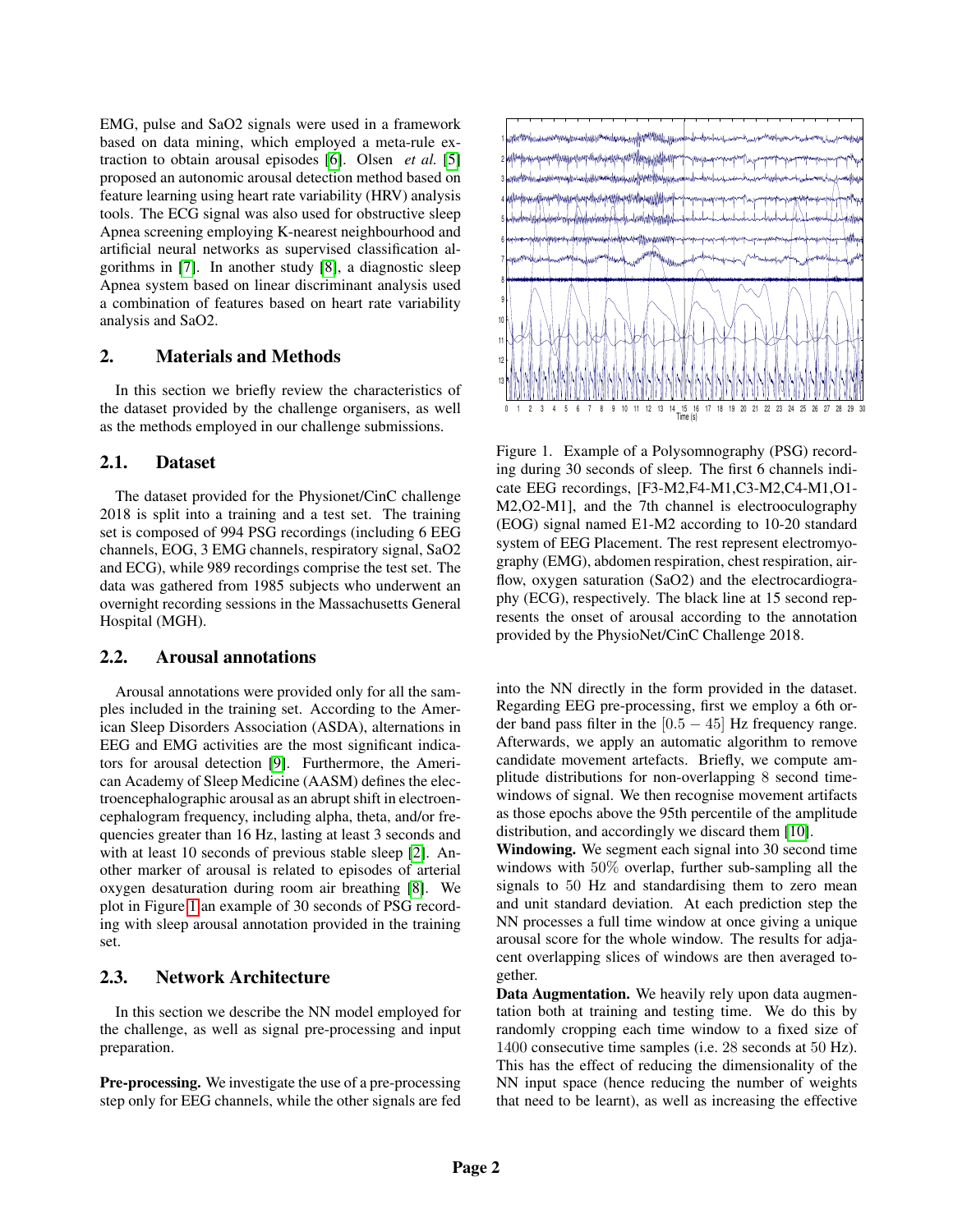|               |    |    |    | $L.3 \perp L.4$ | L. 5 | L. 6 |
|---------------|----|----|----|-----------------|------|------|
| Conv. Filters |    |    |    |                 |      |      |
| Conv. Kernel  | 16 | 16 | 16 |                 |      | 64   |
| Max-pooling   |    |    |    |                 |      |      |

<span id="page-2-0"></span>Table 1. CNN for feature embedding of EEG, EOG, EMG and airflow signals. 33% dropout is used between layers. A CNN is trained for each of the input signals, and the outputs are concatenated together.

size of the training set available. At training time data augmentation is done on-the-fly, making sure that every batch of data has as many aroused samples as non-aroused ones. This has the effect of re-balancing the dataset and forces the NN to give the same a-priori importance to both classes. Otherwise, since the non-arousal class is greatly over-represented in the dataset, the NN would give it preference, thus negatively affecting the AUPR score.

At test time, 10 rounds of data augmentation are applied to each time window and the final prediction is taken as the mean value of those, in an effort to average out the stochasticity that arises from signal cropping.

Architecture. The overall architecture is composed of an ensemble of NNs, where each NN is separately responsible for embedding each specific channel into a lowerdimensional vector space, i.e. the feature space, then merged together and fed through a Siamese architecture [\[11\]](#page-3-10). For most of the channels (that is, EEG, EOG, EMG and airflow channels) the embedding is obtained by processing the inputs with a CNN model, whose architecture is described in Table [1.](#page-2-0) This is a 6 layers one-dimensional CNN architecture, where we use Parametric ReLU nodes as activation functions [\[12\]](#page-3-11), with three fully-connected layers stacked on top (of 256, 128 and 128 units each). On the other hand, the SaO2 signal is processed by means of only four fully-connected layers (of 512, 256, 64 and 64 units each). The rationale for this is that the latter did not benefit from feature embedding, as it seems mostly to be a baseline type of signal. Feature vectors obtained for each input signal are then concatenated together into a single overall feature vector. We build a shared-parameter Siamese NN on top of the latter, in order to achieve effective user-specific feature calibration [\[13\]](#page-3-12). This is done by making exact copies of the NNs described above, and applying them to specific templates extracted for each user. We empirically find good performance by selecting two templates for each user (see Section [3\)](#page-2-1), and randomly looking at input samples close in time to that currently under analysis.

Finally, three fully-connected layers (of 1024, 512 and 256 units each) merge together the calibrated features in a non-linear fashion and provide the final prediction on the arousal level through a final soft-max activation function.

Implementation and Training. We train the overall NN

architecture end-to-end relying on the Adam optimiser [\[14\]](#page-3-13). Training is performed for a maximum of 50 epochs, and we use early-stopping if the AUPR (which is the ranking score used in the challenge) on the validation set does not improve for 10 consecutive epochs. We finally use the model that obtained the best AUPR score on the validation set, among those explored by the optimisation algorithm throughout the learning process.

For the final entry we use 85% of the dataset for training and the rest for validation, while for cross-validation results we use 80% for training, 10% for validation and 10% for testing. We implement the model in Keras [\[15\]](#page-3-14) using Tensorflow backend  $[16]$ <sup>[1](#page-0-0)</sup>. Training is done on an NVIDIA Tesla K80 GPU, with training time of about 22 hours.

#### <span id="page-2-1"></span>3. Experimental Results

Table [2](#page-3-16) lists a comparison of cross-validation results obtained on the training set provided by the challenge organisers. Namely, we compare single-modal classification results with multi-modal ones, and analyse how the AUPR is affected by the number of Siamese copies of the network, that is, 0-Siamese (i.e. standard non-Siamese architecture), 1-Siamese (i.e. standard Siamese architecture where two copies of the same network exist) and 2-Siamese (i.e. a variation on the standard Siamese network, in which we consider 3 copies of the same network) networks. Because of the challenge computation time constraints, we have limited our analysis to 5 channels only, namely: (i) C3-M2 (central) EEG; (ii) E1-M2 EOG; (iii) Abdominal EMG; (iv) Airflow; and (v) Oxygen Saturation level (SaO2). In fact, the multi-modal model is trained only on these 5 channels. We leave for future work an investigation of how to include the remaining channels into the proposed neural network architecture.

We observe how increasing the number of Siamese copies of the network generally increases the AUPR as well. In fact, the increase is higher when comparing 0- Siamese to 1-Siamese than when comparing 1-Siamese to 2-Siamese. Though the trend possibly persists when increasing the number of Siamese copies to a number  $n > 2$ , such an analysis was not considered for our challenge submission. Notice how different sensors have different first-order contributions to the final AUPR score. In fact, the 2-Siamese network built using only Abdominal EMG signal obtains already  $\approx 84\%$  of the AUPR obtained by the multi-modal model; with Airflow being the second most important channel and EEG the least relevant. These scores, however, are relative to the particular architecture employed and do not necessarily generalise to other architectures.

The final result that the 2-Siamese multi-modal network

<sup>1</sup>An implementation can be found at [https://github.com/](https://github.com/andreapatane/SiameseNet-PhNet2018Challenge) [andreapatane/SiameseNet-PhNet2018Challenge](https://github.com/andreapatane/SiameseNet-PhNet2018Challenge).